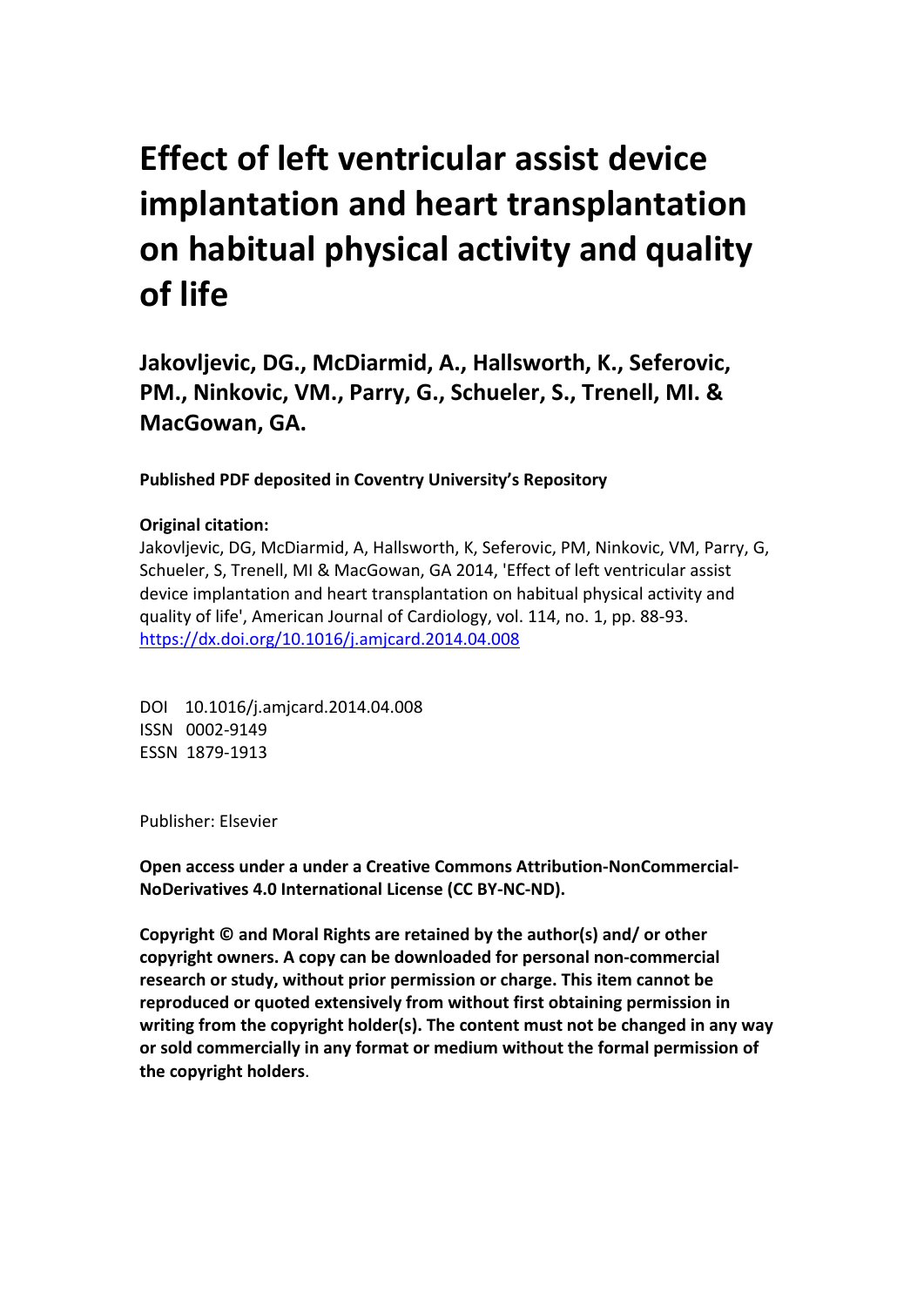## Effect of Left Ventricular Assist Device Implantation and Heart Transplantation on Habitual Physical Activity and Quality of Life<sup>\*</sup>

Djordje G. Jakovljevic, PhD<sup>a,\*</sup>, Adam McDiarmid, MB<sup>b</sup>, Kate Hallsworth, PhD<sup>a</sup>, Petar M. Seferovic, MD, PhD<sup>c</sup>, Vladan M. Ninkovic, MD<sup>d</sup>, Gareth Parry, MD<sup>e</sup>, Stephan Schueler, MD<sup>e</sup>, Michael I. Trenell,  $PhD^a$ , and Guy A. MacGowan,  $MD^{b,f}$ 

> The present study defined the short- and long-term effects of left ventricular assist device (LVAD) implantation and heart transplantation (HT) on physical activity and quality of life (QoL). Forty patients (LVAD,  $n = 14$ ; HT,  $n = 12$ ; and heart failure [HF],  $n = 14$ ) and 14 matched healthy subjects were assessed for physical activity, energy expenditure, and QoL. The LVAD and HT groups were assessed postoperatively at 4 to 6 weeks (baseline) and 3, 6, and 12 months. At baseline, LVAD, HT, and HF patients demonstrated low physical activity, reaching only 15%, 28%, and 51% of that of healthy subjects (1,603  $\pm$  302 vs 3,036  $\pm$ 439 vs 5,490  $\pm$  1,058 vs 10,756  $\pm$  568 steps/day, respectively, p <0.01). This was associated with reduced energy expenditure and increased sedentary time  $(p < 0.01)$ . Baseline QoL was not different among LVAD, HT, and HF groups ( $p = 0.44$ ). LVAD implantation and HT significantly increased daily physical activity by 60% and 52%, respectively, from baseline to 3 months (p <0.05), but the level of activity remained unchanged at 3, 6, and 12 months. The QoL improved from baseline to 3 months in LVAD implantation and HT groups ( $p \le 0.01$ ) but remained unchanged afterward. At any time point, HT demonstrated higher activity level than LVAD implantation ( $p < 0.05$ ), and this was associated with better QoL. In contrast, physical activity and QoL decreased at 12 months in patients with HF ( $p$  <0.05). In conclusion, patients in LVAD and HT patients demonstrate improved physical activity and QoL within the first 3 months after surgery, but physical activity and QoL remain unchanged afterward and well below that of healthy subjects. Strategies targeting low levels of physical activity should now be explored to improve recovery of these patients.  $\circ$  2014 The Authors. Published by Elsevier Inc. All rights reserved. (Am J Cardiol 2014;114:88-93)

Physical inactivity increases the risk for all-cause and cardiovascular mortality by 30% to 40% in the general population $\frac{1}{x}$  $\frac{1}{x}$  $\frac{1}{x}$  and is considered as an independent risk factor for heart failure  $(HF)$ .<sup>[2](#page-6-0)</sup> Conversely, habitual physical activity, that is, daily walking performance, as objectively evaluated by an accelerometer, is an important determinant of functional capacity in patients with chronic  $HF<sup>3</sup>$  $HF<sup>3</sup>$  $HF<sup>3</sup>$  Furthermore, increased physical activity in the form of a structured exercise intervention improves exercise tolerance and quality of life (QoL)

This study was supported by a research grant from the United Kingdom National Institute for Health Research Newcastle Biomedical Research Center in Ageing and Chronic Diseases in Newcastle.

0002-9149/14/\$ - see front matter © 2014 The Authors. Published by Elsevier Inc. All rights reserved. <http://dx.doi.org/10.1016/j.amjcard.2014.04.008>

in  $HF<sup>4</sup>$  $HF<sup>4</sup>$  $HF<sup>4</sup>$  and heart transplantation (HT) patients,<sup>[5](#page-6-0)</sup> but limited number of studies evaluated its impact in patients implanted with a left ventricular assist device  $(LVAD)$ .<sup>[6,7](#page-6-0)</sup> Before critically evaluating exercise as a potential therapy for patients on LVAD support, it is important to understand the pattern of habitual, daily physical activity and its relation to QoL. Consequently, the aim of this study was to define the shortand long-term effects of LVAD implantation and HT on everyday physical activity, energy expenditure, and QoL.

#### Methods

A prospective, observational, repeated-measures design was chosen to characterize changes over time that occur in physical activity and QoL in patients on LVAD support and HT patients. The setting for the study was an inpatient HT assessment. Based on the assessment, patients were listed for HT, if judged to be too unwell to wait for a transplant, or an LVAD wasimplanted, if they would become better transplant candidates after a period of LVAD support. Those too well for transplant were continued on optimal medical management. These 3 scenarios were the basis of the 3 patients groups: LVAD, HT, and HF. HF patients had not received LVAD or HT during the study. Changes in physical activity and QoL of 12 HT patients were compared with those of 14 LVAD and 14 HF patients. Physical activity-related subgroup comparisons were performed with age-, gender-, and body mass



<sup>&</sup>lt;sup>a</sup>Institute of Cellular Medicine, Faculty of Medical Sciences, and <sup>f</sup>Institute of Genetic Medicine, Newcastle University, Newcastle upon Tyne, United Kingdom; <sup>b</sup>Department of Cardiology, Freeman Hospital, Newcastle upon Tyne, United Kingdom; Cardiology Department, Clinical Centre of Serbia, Medical School, University of Belgrade, Belgrade, Serbia; <sup>d</sup>Department of Cardiology, Specialistic Hospital Merkur, Vrnjacka Banja, Serbia; and Departments of Cardiothoracic Surgery and Transplantation, Freeman Hospital, Newcastle upon Tyne, United Kingdom. Manuscript received January 27, 2014; revised manuscript received and accepted April 3, 2014. \*This is an open access article under the CC BY-NC-ND license [\(http://](http://creativecommons.org/licenses/by-nc-nd/3.0/)

[creativecommons.org/licenses/by-nc-nd/3.0/\)](http://creativecommons.org/licenses/by-nc-nd/3.0/).

See page 92 for disclosure information.

<sup>\*</sup>Corresponding author: Tel: (+44) 0191 222 8257; fax: (+44) 0191 222 0723.

E-mail address: [d.jakovljevic@ncl.ac.uk](mailto:d.jakovljevic@ncl.ac.uk) (D.G. Jakovljevic).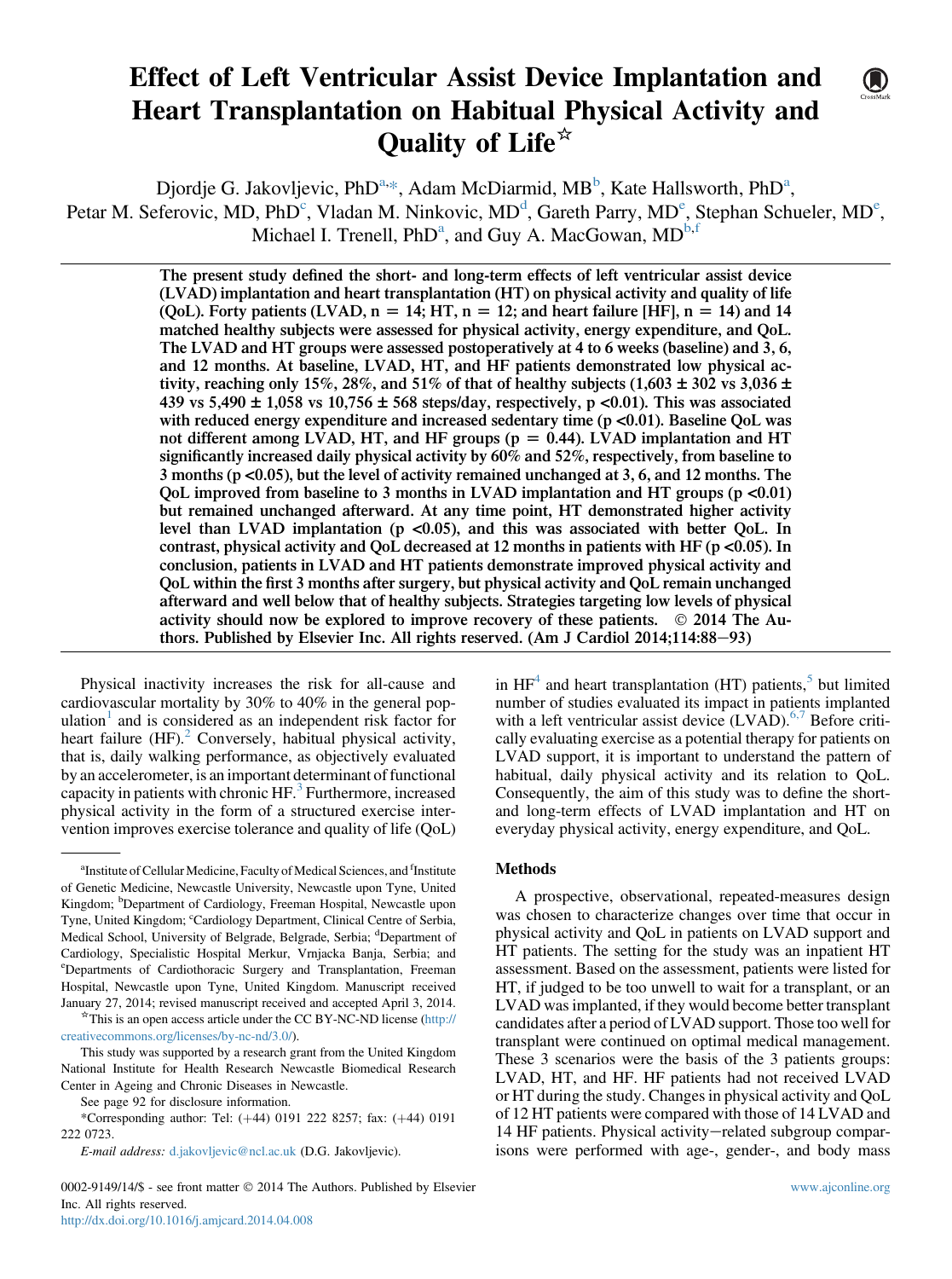<span id="page-2-0"></span>

| Table 1                                          |  |
|--------------------------------------------------|--|
| Subject demographic and clinical characteristics |  |

| <b>Patients Characteristics</b>    | <b>LVAD</b><br>$(n = 14)$ | HT<br>$(n = 12)$ | HF<br>$(n = 14)$ | Healthy<br>Subjects ( $n = 14$ ) | <b>ANOVA</b><br>p Value |
|------------------------------------|---------------------------|------------------|------------------|----------------------------------|-------------------------|
| Age (years)                        | 49<br>14                  | 48<br>17         | 46<br>10         | 48<br>14                         | 0.959                   |
| Men $(\%)$                         | 100                       | 70               | 67               | 71                               |                         |
| Weight (kg)                        | 85<br>16                  | 11<br>77         | 80<br>15         | 17<br>84                         | 0.617                   |
| Height (cm)                        | 10<br>177                 | 170<br>8         | 169<br>9         | 174<br>13                        | 0.081                   |
| Body mass index $(kg/m2)$          | 27<br>6                   | 27<br>6          | 29<br>5          | 27<br>$\overline{4}$             | 0.725                   |
| Etiology of heart failure          |                           |                  |                  |                                  |                         |
| Idiopathic dilated cardiomyopathy  |                           | 6                | 11               | N/A                              |                         |
| Ischemic cardiomyopathy            | 9                         | $\mathfrak{D}$   | 3                | N/A                              |                         |
| Other                              |                           | 4                |                  | N/A                              |                         |
| LVEF $(\% )$                       | 13<br>$\overline{c}$      | 14<br>6          | 3<br>18          | 64<br>- 8                        | $0.004*$                |
| <b>NYHA</b> class                  | 0.2<br>3.7                | 3.8<br>0.3       | 3.3<br>0.5       |                                  |                         |
| Cardiac index $(l/min/m2)$         | 0.4<br>1.7                | 1.8<br>0.34      | 0.4<br>2.1       | 0.7<br>3.6                       | $0.002*$                |
| Peak $O_2$ consumption (ml/kg/min) | 2.1<br>9.9                | 2.3<br>10.2      | 2.8<br>14.6      | 9.2<br>34.6                      |                         |
| <b>INTERMACS</b> score             | 0.9<br>2.8                |                  |                  |                                  |                         |

Other includes tricuspid atresia ( 2) and restrictive cardiomyopathy ( 2).

 $ANOVA =$  analysis of variance;  $HF =$  heart failure;  $HT =$  heart transplantation;  $LVAD =$  left ventricular assist device;  $LVEF =$  left ventricular ejection fraction;  $NYHA = New York Heart Association functional class.$ 

\* Healthy versus LVAD, HT, and chronic heart failure ( $p < 0.01$ ).

Table 2

Energy expenditure, physical activity and quality of life at baseline

| Variables                                 | <b>LVAD</b> |          | HT   |      | HF       |                | Healthy<br>Subjects |      | <b>ANOVA</b><br>p Value |  |
|-------------------------------------------|-------------|----------|------|------|----------|----------------|---------------------|------|-------------------------|--|
| Total energy expenditure (kcal/day)       | 2164        | 112      | 2240 | 163  | 2108     | 211            | 2880                | 153  | $0.004*$                |  |
| Steps (per day)                           | 1603        | 302      | 3036 | 439  | 5490     | 1058           | 10.756              | 568  | ${<}0.001**$            |  |
| Average METs (kcal/kg/hour)               | 1.07        | 0.06     | 1.28 | 0.08 | 1.23     | 0.06           | 1.45                | 0.04 | ${<}0.001**$            |  |
| Active energy expenditure (kcal/day)      | 78          | 30       | 330  | 129  | 313      | 95             | 751                 | 77   | ${<}0.001**$            |  |
| Physical activity duration (min/day)      | 18          | 8        | 69   | 22   | 65       | 18             | 128                 | 10   | ${<}0.001**$            |  |
| Sedentary time (min/day)                  | 1410        | 10       | 1303 | 32   | 1322     | 24             | 1261                | 17   | ${<}0.001$ <sup>+</sup> |  |
| Moderate physical activity (min/day)      | 18          | 8        | 66   | 25   | 64       | 18             | 120                 | 9    | ${<}0.001**$            |  |
| Vigorous physical activity (min/day)      | $\Omega$    | $\Omega$ | 3.5  | 2.3  | 0.5      | 0.3            | 5.9                 | 1.7  | 0.014 <sup>8</sup>      |  |
| Very vigorous physical activity (min/day) | 0           | $\Omega$ | 0.1  | 0.3  | $\theta$ | $\Omega$       | 1.6                 | 1.5  | 0.489                   |  |
| MLHF quality of life                      | 81          | 5        | 72   | 8    | 74       | $\overline{4}$ | N/A                 |      | 0.445                   |  |

 $ANOVA =$  analysis of variance;  $HF =$  heart failure;  $HT =$  heart transplantation;  $LVAD =$  left ventricular assist device;  $METs =$  metabolic equivalent units;  $MLHF =$  Minnesota Living with Heart Failure Questionnaire;  $N/A =$  not applicable.

\* Healthy versus LVAD, HT, and HF (p <0.05).  $^{\dagger}$  LVAD versus HF (p <0.05).

<sup> $\ddagger$ </sup> LVAD versus HF, HT, and healthy (p <0.05).

 $\frac{1}{3}$  Healthy and HT versus HF and LVAD (p <0.05).

index-matched 14 HF patients and 14 healthy subjects. In LVAD and HT patients, data on physical activity and QoL were collected at 4 different time points: baseline assessment, that is, 4 to 6 weeks after surgery and after discharge from hospital and then follow-up assessments at 3, 6, and 12 months after surgery. The data on patients with HF were collected at baseline and at 12 months, and on the healthy subjects data were only collected at 1 time point. Both LVAD and HT patients completed in-hospital postsurgery mobility and rehabilitation program guided by a physiotherapist. The study protocol was approved by the County Durham and Tees Valley Research and Ethics Committee. All participants gave written informed consent. All clinical investigations were conducted according to the principles expressed in the Declaration of Helsinki.

All patients undergoing LVAD implantation (HeartWare, HeartWare International Inc., Framingham, Massachusetts) or HT who met study inclusion criteria were recruited into the study from September 2010 to June 2013 at the Freeman Hospital, Newcastle upon Tyne, United Kingdom. Their baseline physical activity and QoL data were compared with those of 14 patients with chronic HF who were assessed but not listed for HT and 14 healthy participants. Subjects' demographic and clinical characteristics are presented in Table 1. The study inclusion criteria included age from 18 to 60 years, sufficient English language skills to answer the questionnaires, completion of follow-up visits, and willingness to participate. Study exclusion criteria included physical condition limiting rehabilitation or mobility such as stroke; myopathy; neuropathy; renal, pulmonary, or hepatic dysfunction; or active uncontrolled infection. Written informed consent was received from all subjects enrolled in the study.

Patients on LVAD support were treated with warfarin for a target international normalized ratio of 2.7 and antiplatelets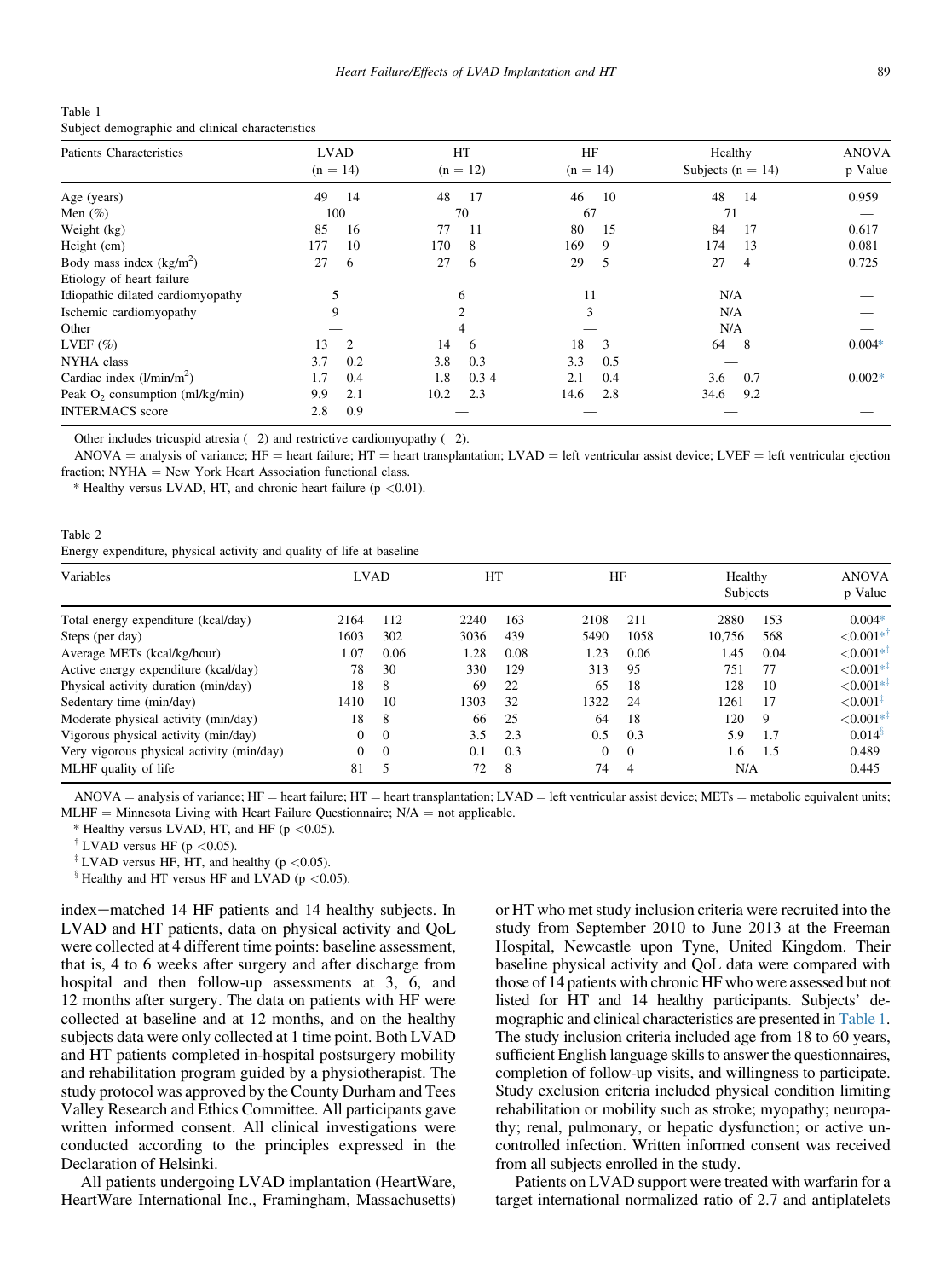<span id="page-3-0"></span>

| Table 3                                                                            |  |
|------------------------------------------------------------------------------------|--|
| Longitudinal changes in energy expenditure, physical activity, and quality of life |  |

| Variables                                 | Patient Group |                | <b>Baseline</b>      |              | 3 Months        |              | 6 Months          |                | 12 Months          |  |
|-------------------------------------------|---------------|----------------|----------------------|--------------|-----------------|--------------|-------------------|----------------|--------------------|--|
| Weight (kg)                               | <b>LVAD</b>   | 86             | 17                   | 86           | 16              | 89           | 16                | 83             | 11                 |  |
|                                           | HT            | 76             | 15                   | 78           | 14              | 77           | 15                | 80             | 17                 |  |
|                                           | HF            | 81             | 17                   |              |                 |              |                   | 82             | 16                 |  |
| Steps (per day)                           | <b>LVAD</b>   | 1603           | 302                  | 3712         | 807             | 4007         | 1084              | 3997           | 956*               |  |
|                                           | HT            | 3036           | 439                  | 6265         | 443             | 6563         | 824               | 6288           | $701*$             |  |
|                                           | HF            | 5490           | 1058                 |              |                 |              |                   | 3560           | 885*               |  |
| Total energy expenditure (kcal/day)       | <b>LVAD</b>   | 2164           | 112                  | 2392         | 105             | 2398         | 108               | 2421           | $117*$             |  |
|                                           | HT            | 2240           | 163                  | 2406         | 137             | 2443         | 148               | 3572           | $202^{*}$          |  |
|                                           | HF            | 2108           | 211                  |              |                 |              |                   | 1989           | $198^{\dagger}$    |  |
| Average METs (kcal/kg/hour)               | <b>LVAD</b>   | 1.07           | 0.06                 | 1.18         | 0.07            | 1.19         | 0.08              | 1.20           | 0.09               |  |
|                                           | HT            | 1.28           | $0.08^{\frac{1}{4}}$ | 1.31         | 0.05            | 1.35         | $0.07^{\ddagger}$ | 1.39           | 0.06               |  |
|                                           | HF            | 1.23           | 0.06                 |              |                 |              |                   | 1.14           | $0.05^{\dagger}$   |  |
| Sedentary time (min/day)                  | <b>LVAD</b>   | 1410           | 10                   | 1353         | 26              | 1293         | 52                | 1280           | 62                 |  |
|                                           | HT            | 1303           | 32                   | 1308         | 21              | 1329         | 18                | 1260           | 29                 |  |
|                                           | HF            | 1322           | 24                   |              |                 |              |                   | 1388           | $21^{\dagger}$     |  |
| Moderate physical activity (min/day)      | <b>LVAD</b>   | 18             | 8                    | 48           | 17              | 55           | 16                | 51             | $20*$              |  |
|                                           | HT            | 66             | $22^{\ddagger}$      | 86           | $46^{\ddagger}$ | 84           | $14^{\ddagger}$   | 144            | $22^{51}$          |  |
|                                           | HF            | 64             | 18                   |              |                 |              |                   | 41             | $12^{*^{\dagger}}$ |  |
| Vigorous physical activity (min/day)      | <b>LVAD</b>   | $\mathbf{0}$   | $\mathbf{0}$         | 1.3          | 0.7             | 2.4          | 1.9               | 0.5            | 0.3                |  |
|                                           | HT            | 3.5            | 2.3                  | 2.3          | 1.3             | 2.9          | 1.5               | 4.3            | 2.3                |  |
|                                           | HF            | 0.5            | 0.3                  |              |                 |              |                   | $\overline{0}$ | $\overline{0}$     |  |
| Very vigorous physical activity (min/day) | <b>LVAD</b>   | $\overline{0}$ | $\mathbf{0}$         | $\mathbf{0}$ | $\overline{0}$  | $\mathbf{0}$ | $\overline{0}$    | $\mathbf{0}$   | $\overline{0}$     |  |
|                                           | HT            | $\mathbf{0}$   | $\mathbf{0}$         | 0            | $\Omega$        | $\mathbf{0}$ | $\theta$          | $\mathbf{0}$   | $\mathbf{0}$       |  |
|                                           | HF            | $\overline{0}$ | $\mathbf{0}$         |              |                 |              |                   | $\overline{0}$ | $\mathbf{0}$       |  |
| MLHF quality of life                      | <b>LVAD</b>   | 81             | 5                    | 57           |                 | 63           | 7                 | 60             | $5*$               |  |
|                                           | HT            | 72             | 8                    | 39           | $5^{\ddagger}$  | 30           | $6^{\ddagger}$    | 29             | $7^{*1}$           |  |
|                                           | HF            | 74             | $\overline{4}$       |              |                 |              |                   | 82             | $6^{*+}$           |  |

\* p <0.05, 12 months versus baseline.<br>
<sup>†</sup> p <0.05, HF versus HT.

 $\rm\,^{\ddagger}$  p <0.05, HT versus LVAD.

 $p$  <0.05, 12 months versus 3 and 6 months.

 $\parallel$  p <0.05, HF versus LVAD.

as well as with angiotensin-converting enzyme inhibitors,  $\beta$  blockers, aldosterone antagonists, angiotensin receptor blockers, and diuretics as appropriate. HT patients received triple-drug immunosuppressive maintenance therapy, usually including a calcineurin inhibitor, prednisolone, and azathioprine. Patients with chronic HF were treated with  $\beta$  blockers  $(n = 14)$ , angiotensin-converting enzyme inhibitors  $(n = 10)$ , aldosterone antagonists (n = 6), diuretics (n = 12), statins  $(n = 8)$ , angiotensin receptor blockers  $(n = 5)$ , anticoagulants  $(n = 9)$ , antiarrhythmics  $(n = 5)$ , and digoxin  $(n = 3)$ .

Habitual physical activity was objectively evaluated using a validated portable multisensor array (SenseWear Pro3, BodyMedia Inc., Pennsylvania).<sup>[8](#page-6-0)</sup> The monitor was worn for 7 days and was only removed for bathing.The multisensor array measures 4 key metrics: skin temperature, galvanic skin response, heat flux, and motion by way of a 3-axis accelerometer. The sensors, combined with algorithms, calculate the average daily energy expenditure relative to baseline metabolism (metabolic equivalent: MET per day  $[1 \text{ MET} = \text{resting}]$ metabolic rate]), total energy expenditure (calories per day), active energy expenditure (total calories expended over 3 METs per day), physical activity duration (minutes >3 METs per day), average daily number of steps walked, sedentary activity (minutes  $\langle 3 \text{ METs} \rangle$  per day), moderate activity (minutes between 3 and 6 METs per day), vigorous activity (minutes between 6 and 9 METs day), and very vigorous

activity (minutes  $>6$  METs day).<sup>[8,9](#page-6-0)</sup> HF-related QoL was assessed with the Minnesota Living with Heart Failure (MLHF) Questionnaire. $10$ 

All statistical analyses were carried out using SPSS, version 19.0 (SPSS Inc., Chicago, Illinois). Before statistical analysis, data were checked for univariate and multivariate outliers using standard z-distribution cutoffs and Mahalanobis distance tests. Normality of distribution was assessed using a Kolmogorov-Smirnov test. Analysis of variance was used to test differences in physical activity and QoL among LVAD, HT, and HF patients and healthy controls as well as to evaluate changes at different time points in LVAD and HT patients. To identify groups that differed significantly from one another, a post hoc Tukey test was performed. The relation between QoL and physical activity in the patients was evaluated using the Pearson coefficient of correlation. Statistical significance was indicated if  $p < 0.05$ . All data are presented as mean SEM unless otherwise indicated.

#### Results

The total number of patients screened for the study was 52 (18 LVAD, 14 HT, and 20 HF). Study participants' demographic and clinical characteristics are described in [Table](#page-2-0) 1. The groups were not randomly assigned, and the treatment was based on the outcome of the transplant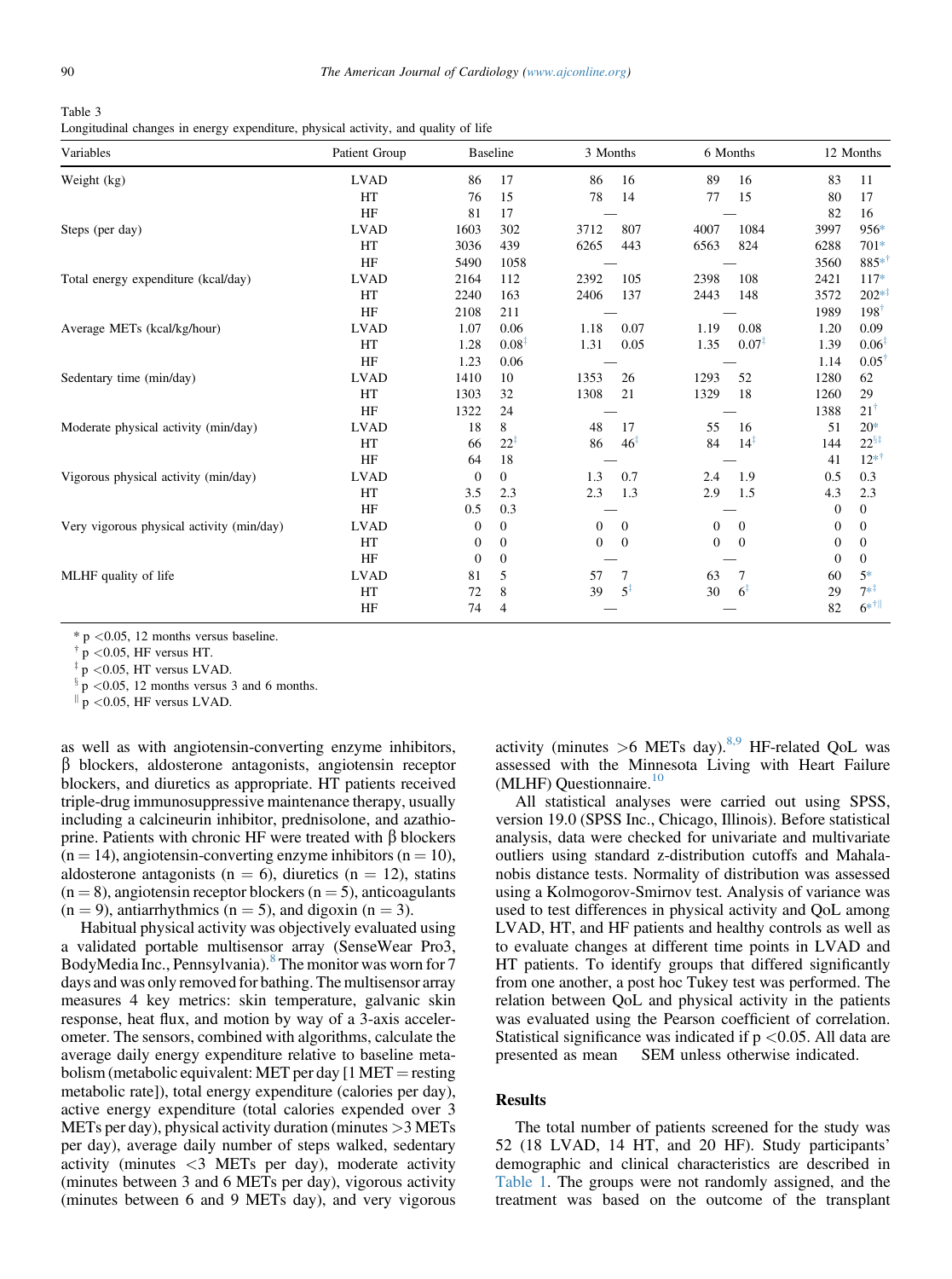<span id="page-4-0"></span>

Figure 1. Longitudinal changes in the daily number of steps  $(A)$ , physical activity duration  $(B)$ , active energy expenditure  $(C)$ , and QoL  $(D)$ . Healthy data is a single reference data point and not a longitudinal series of data. \*p <0.05, HT versus LVAD;  $\frac{1}{1}$ p <0.05, HF versus LVAD;  $\frac{1}{1}$ p <0.05, HF versus LVAD;  $\frac{1}{1}$ p <0.05, HF versus HT.

assessment. No significant differences were found in age and body mass index among LVAD, HT, HF, and healthy subjects. During the follow-up study, 2 patients in the LVAD group died and 2 refused to complete the study. There were 8 hospitalizations in 7 patients in the LVAD group for infections, 2 hospitalizations for arrhythmias, 1 with HF, 1 anemia, 1 with a transient ischemic attack, 1 with a possible deep vein thrombosis, and 1 with light-headedness. Of the heart transplant patients, 3 patients had admissions for infections and 1 patient had 3 admissions for rejection. Of the 20 patients with HF who were initially screened, 4 refused to take part in the study, 2 received HT, and 10 of remaining 14 patients completed investigation at 12 months after the baseline assessment.

Baseline physical activity measures demonstrated that patients in the LVAD and HT groups expended 25% (716 kcal) and 22% (640 kcal) less energy per day, respectively, in comparison with healthy subjects ( $p < 0.05$ ). Similarly, patients with HF expended 27% (772 kcal) less energy per day than healthy subjects [\(Table](#page-2-0) 2). Daily physical activity (i.e., number of steps) was significantly reduced in the 3 patient groups with LVAD and HT patients at baseline performing only 15% and 28% and HF 51% of that of healthy subjects ([Table](#page-2-0) 2). At baseline, duration of physical activity  $(i.e., >3 \text{ METs})$  was significantly reduced in LVAD patients compared with both HT and HF patients[\(Table](#page-2-0) 2). LVAD and HT patients showed active energy expenditure that was significantly lower than that of healthy subjects [\(Table](#page-2-0) 2). Moderate physical activity, that is, 3 to 6 METs, was a major

contributor to active energy expenditure in all 4 groups. Vigorous physical activity was identified in healthy and HT participants but not in LVAD and HF patients ([Table](#page-2-0) 2). The MLHF QoL score was not significantly different among the 3 groups of patients at baseline [\(Table](#page-2-0) 2).

During the follow-up period there were no significant changes in body mass during 12 months after LVAD implantation or HT. The body mass was also not changed in patients with HF. Total daily energy expenditure increased significantly from baseline to 3 months in LVAD patients ( $p < 0.05$ ) but remained unchanged from 3 to 12 months after the surgery. In contrast, HT patients demonstrated significantly higher total energy expenditure at 12 months [\(Table](#page-3-0) 3). Daily number of steps significantly increased by 60% and 52% from baseline to 3 monthsin LVAD and HT patients, respectively. It remained, however, unchanged from 3 to 12 months and significantly lower than that of healthy subjects (Figure 1). This was further associated with significant increase in physical activity duration and active energy expenditure (Figure 1). MLHF scores decreased over time from baseline in both LVAD and HT pa-tients indicating an improvement in QoL [\(Table](#page-3-0) 3, Figure 1). In contrast with LVAD and HT patients, those with HF had decreased daily number of steps, activity duration, and active energy expenditure at 12 months from baseline and increased MLHF scores (Figure 1).

At any time point during the 12-month follow-up, LVAD patients demonstrated significantly lower number of steps, physical activity duration, and active energy expenditure in comparison with HT patients (Figure 1). HT patients at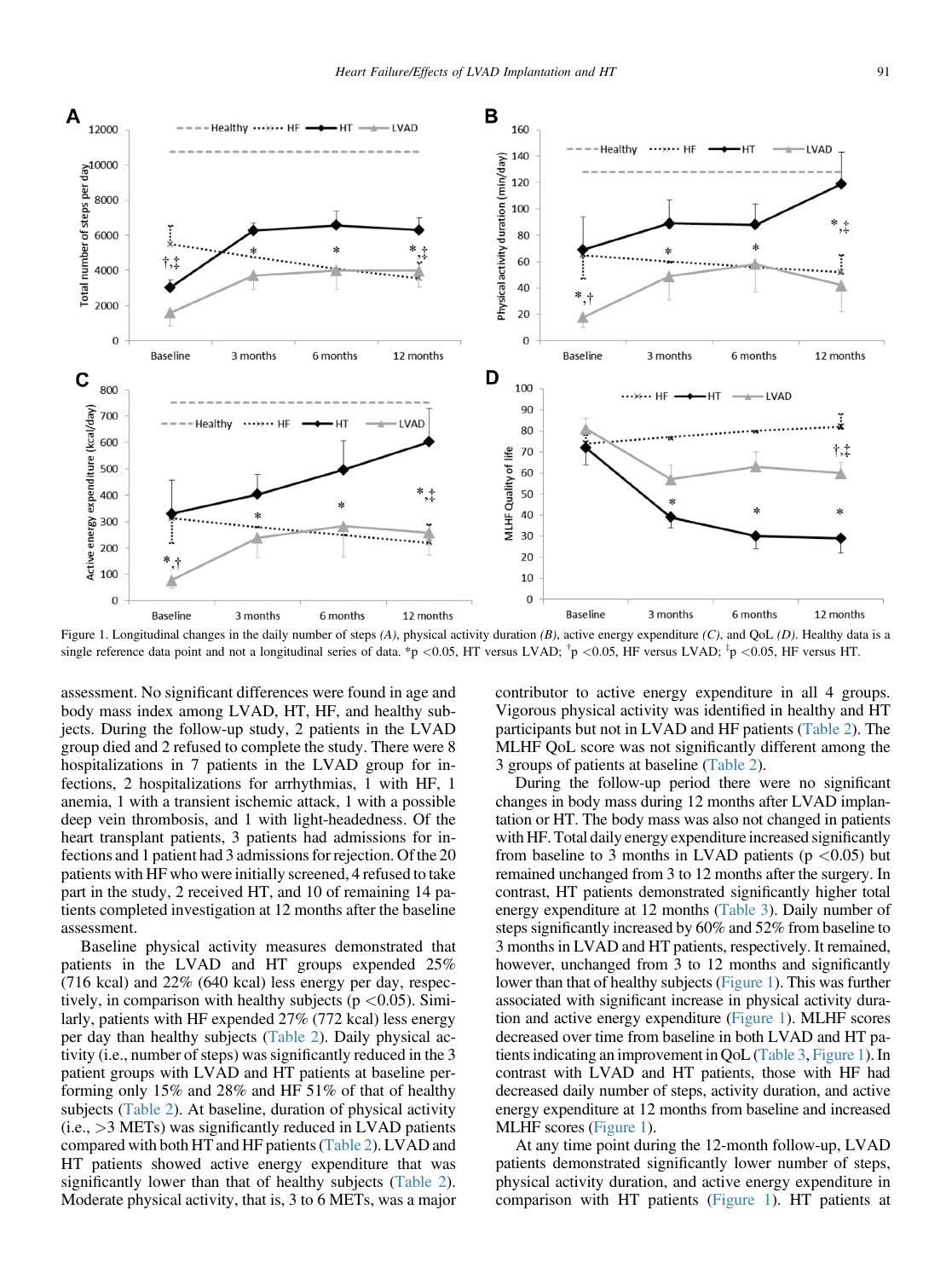12 months after surgery demonstrated average daily physical activity duration that was only 7% below healthy controls (119 vs 128 min/day) and reached 80% active energy of controls (602 vs 751 kcal/day). The QoL score was significantly lower in HT than in LVAD patients at 3, 6, and 12 months after surgery [\(Figure](#page-4-0) 1).

#### **Discussion**

To our knowledge, this is the first study to report physical activity in patients after LVAD implantation and HT. There are 3 major findings. First, within the first 4 to 6 weeks after surgery, LVAD and HT patients demonstrated low physical activity levels accompanied with low energy expenditure and increased sedentary time. Second, from baseline to 3 months there was a significant increase in physical activity-associated measures and improvement in QoL in both LVAD and HT, but the number of steps remained unchanged from 3 to 12 months after surgery. Finally, HT patients demonstrate higher activity level and better QoL than LVAD patients during the 12-month follow-up. In contrast with HT and LVAD patients, those with HF demonstrated a decrease in physical activity-associated measures at 12 months compared with baseline.

The HT and particularly LVAD patients showed low activity levels on hospital discharge. Although both LVAD and HT patients completed in-hospital postsurgery mobility and rehabilitation program, they remained inactive. Strong association between daily walking performance and functional capacity in HF has been reported.<sup>[3](#page-6-0)</sup> It is therefore not surprising that LVAD and HT patients a few weeks after surgery demonstrate only  $\sim$  40% and  $\sim$  50% of maximal predicted functional capacity, respectively.<sup>11,12</sup> Inactivity, low energy expenditure, and diminished functional performance early after the surgery are likely to be due to a high incidence of psychological distress and deconditioning found in LVAD and HT patients early after the surgery. $11,13$ 

In comparison with baseline, there was a significant improvement in physical activity-associated measures and QoL at 3 months after surgery in both LVAD and HT patients. That QoL and functional capacity improve on hospital discharge during longitudinal follow-up of LVAD and HT patients has been previously reported.<sup>[12,14,15](#page-6-0)</sup> It is, however, noticeable that increased daily activity level at 3 months in LVAD and HT patients, found in the present study, is markedly below healthy controls and in case of HT patients similar to that of HF patients. It should further be noted that QoL improved from baseline to 3 months by 24 and 33 points for LVAD and HT patients, respectively. This is important, as a 5-point change in the MLHF score has been previously determined to be clinically meaningful.<sup>[10](#page-6-0)</sup> Further comparison between the different patient groups reveals that 3 months after surgery, LVAD and HT patients show better QoL than patients with HF. QoL was not changed from 3 to 12 months in LVAD patients, likely because of frequent hospitalization. Our findings further suggest that patients' body mass remained unchanged over time. This is particularly interesting for LVAD patients and contrasts findings from a recent large retrospective study that suggests a significant increase in body mass after a continuous LVAD implantation.<sup>[16](#page-6-0)</sup> The limited number of patients recruited in the present study may limit generalization of our findings.

Our data further suggest that daily number of steps and QoL remained unchanged at 3, 6, and 12 months after surgery for LVAD, but the QoL was further improved at 6 months in HT patients. This is surprising, as a significant improvement in functional capacity has been reported several months after HT and LVAD implantation allowing patients to indepen-dently perform activities of daily living.<sup>[12,17,18](#page-6-0)</sup> In agreement with our findings, previous studies also showed that healthrelated QoL improved from baseline to 3 months after sur-gery and remained unchanged during 1-year follow-up.<sup>[14,19](#page-6-0)</sup>

Finally, our results suggest that, not only at baseline but also at 3, 6, and 12 months after surgery, HT patients demonstrate higher levels of physical activity and better QoL than LVAD patients. These findings are in line with previous studies suggesting greater functional capacity of HT compared with  $L$ VAD patients.<sup>7,11,12,20</sup> In contrast with LVAD patients who showed a plateauing during the follow-up, HT patients at 12 months demonstrated physical activity duration and active energy expenditure that were 93% and 80% of healthy controls, respectively. This is an interesting finding considering that the number of steps remained unchanged from 3 to 12 months. A plausible explanation for such finding is that from 3 to 6 months the intensity of the activity was mostly  $<$ 3 METs (characterized as sedentary activity), whereas at 12 months moderate activity (3 to 6 METs) was predominantly detected, resulting in a significant increase in activity duration and active energy expenditure. It has further been suggested that vigorous intensity appears to convey greater cardiovascular and functional benefits than exercise of a moderate intensity.<sup>21</sup> Considering that HT and LVAD are different treatment methods, the optimal physical activity and exercise interventionsto improve outcomes in these patients remain to be determined in large clinical trials. Therefore, general recommendations for exercise therapy in HT and LVAD patients need to be considered with caution and are likely to differentiate in volume and intensity from those of general cardiology patients.

The present study is not without limitations. First, the lack of presurgical activity monitoring prevents our understanding of individual variation in daily activity level between HT and LVAD implantation candidates. Second, small sample size limits the generalizability of our findings. Finally, the study may be biased by the fact that predominantly male patients were available for this analysis, particularly in LVAD group.

Acknowledgment: The authors thank the participants for contributing to this study. In addition, we acknowledge the significant contribution from Judith Coulson, BSc, the research nurse, for helping with study recruitment, data collection, and follow-up of patients.

#### **Disclosures**

Dr Jakovljevic is supported by the UKRC Centre for Ageing and Activity, Newcastle, United Kingdom. Prof Trenell is supported by the NIHR Senior Research Fellowship, London, United Kingdom. Dr MacGowan is supported by the British Heart Foundation Clinical Leave